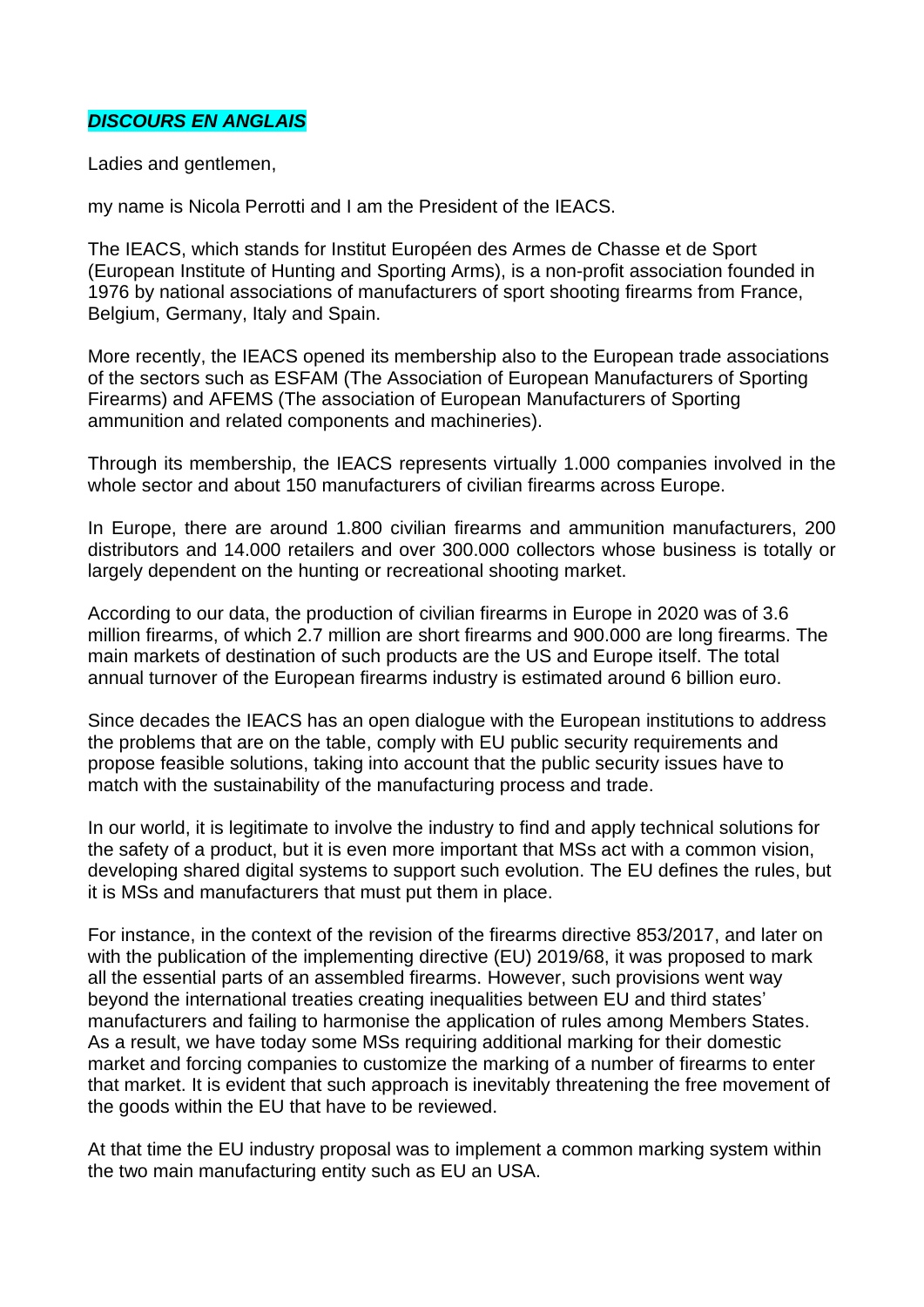Additionally, it is true that companies play the biggest role in the marking of firearms, but also MSs play a central role for the tracing and record keeping. Steps forward have been made by the EC with the IMI system that, we hope, will be implemented in the next years and that could reduce the bureaucracy for governments and of the companies.

We had the privilege to listen to the interesting work developed in France with the SIA project. We hope that the representatives of the French firearms manufacturers and importers were involved in this project as to help in solving practical problems that might arise, in the light of the free movement of products, if additional ad hoc markings for the French market are requested.

Another point that I would like to raise is related to the technical specifications drafted in relation to the signal and alarm weapons. We are all in favour of applying the most evolute technical requirements to avoid such items from being easily converted (and we see companies making investments to find the appropriate solutions); however, it is also important to verify which kind of signal and alarm weapons are imported in the EU market and if these are compliant with the technical requirements of directive 2021/69 that seems to be applied to the EU manufactures only.

Finally, as you might already know, the EC will propose in the current year, 2022, the review of Regulation 258/2012 implementing Article 10 of the United Nations' Protocol against the illicit manufacturing of and trafficking in firearms, their parts and components and ammunition, supplementing the United Nations Convention against Transnational Organised Crime (UN Firearms Protocol), and establishing export authorisation, and import and transit measures for firearms, their parts and components and ammunition.

We believe that also in such case it will be important to work together with the EU authorities and have an open dialogue with the capitals to understand well, from an export point of view, what parts of the regulation should be amended and, at the same time, try to reduce the bureaucratic impact for both the MS and the manufacturers. Firearms and ammunition are for sure sensitive goods but, with the development of computerized systems able to share information among EU MS in a quick and safe way, companies can reduce the time for receiving the authorisations.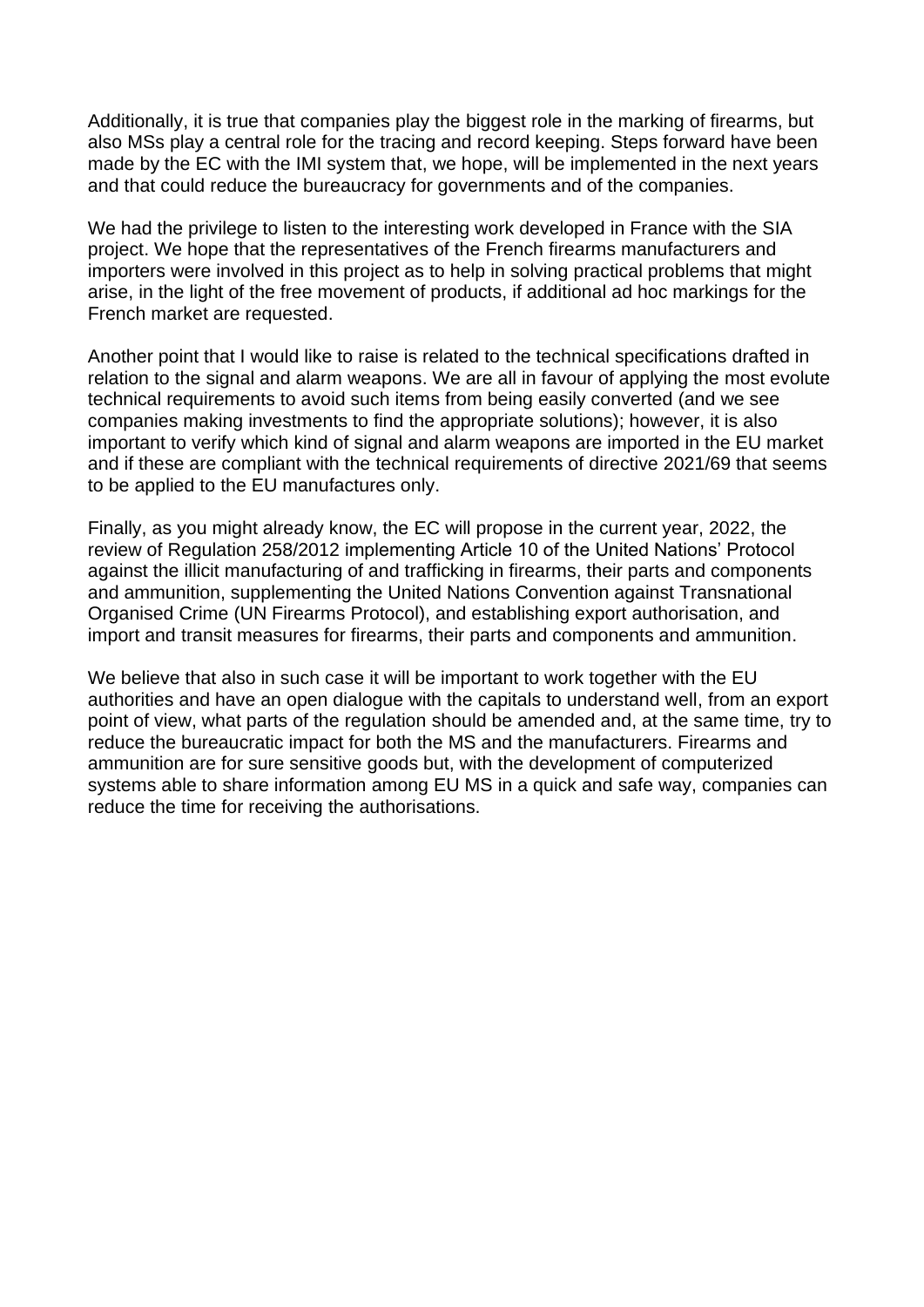## *DISCOURS EN FRANCAIS*

L'IEACS, qui signifie Institut Européen des Armes de Chasse et de Sport, est une association à but non lucratif fondée en 1976 par des associations nationales de fabricants d'armes de tir sportif de France, Belgique, Allemagne, Italie et Espagne.

Plus récemment, l'IEACS a également ouvert son adhésion aux associations professionnelles européennes des secteurs tels que l'ESFAM (l'association des fabricants européens d'armes à feu sportives) et l'AFEMS (l'association des fabricants européens de munitions sportives et de composants et machines connexes).

Grâce à ses membres, l'IEACS représente pratiquement 1 000 entreprises impliquées dans l'ensemble du secteur et environ 150 fabricants d'armes à feu civiles à travers l'Europe.

En Europe, il existe environ 1.800 fabricants civils d'armes à feu et de munitions, 200 distributeurs et 14.000 détaillants et plus de 300.000 collectionneurs dont l'activité est totalement ou largement dépendante du marché de la chasse ou du tir de loisir.

Selon nos données, la production d'armes à feu civiles en Europe en 2020 était de 3,6 millions d'armes à feu, dont 2,7 millions d'armes courtes et 900 000 d'armes longues. Les principaux marchés de destination de ces produits sont les États-Unis et l'Europe ellemême. Le chiffre d'affaires annuel total de l'industrie européenne des armes à feu est estimé à environ 6 milliards d'euros.

Depuis des décennies, l'IEACS entretient un dialogue ouvert avec les institutions européennes pour résoudre les problèmes qui se posent, se conformer aux exigences de sécurité publique de l'UE et proposer des solutions réalisables, en tenant compte du fait que les problèmes de sécurité publique doivent correspondre à la durabilité de la fabrication. processus et commerce.

Dans notre monde, il est légitime d'impliquer l'industrie pour trouver et appliquer des solutions techniques pour la sécurité d'un produit, mais il est encore plus *important que les* États membres agissent avec une vision commune, en développant des systèmes numériques partagés pour accompagner cette évolution. L'UE définit les règles, mais ce sont les États membres et les fabricants qui doivent les mettre en place.

Par exemple, dans le cadre de la révision de la directive sur les armes à feu 853/2017, et plus tard avec la publication de la directive d'exécution (UE) 2019/68, il a été proposé de marquer toutes les parties essentielles d'une arme à feu assemblée. Cependant, ces dispositions allaient bien au-delà des traités internationaux, créant des inégalités entre les fabricants de l'UE et des États tiers et n'harmonisant pas l'application des règles entre les États membres. En conséquence, certains États membres exigent aujourd'hui un marquage supplémentaire pour leur marché intérieur et obligent les entreprises à personnaliser le marquage d'un certain nombre d'armes à feu pour entrer sur ce marché. Il est évident qu'une telle approche menace inévitablement la libre circulation des marchandises au sein de l'UE qui doit être revue.

À cette époque, la proposition de l'industrie de l'UE était de mettre en œuvre un système de marquage commun au sein des deux principales entités de fabrication telles que l'UE et les États-Unis.